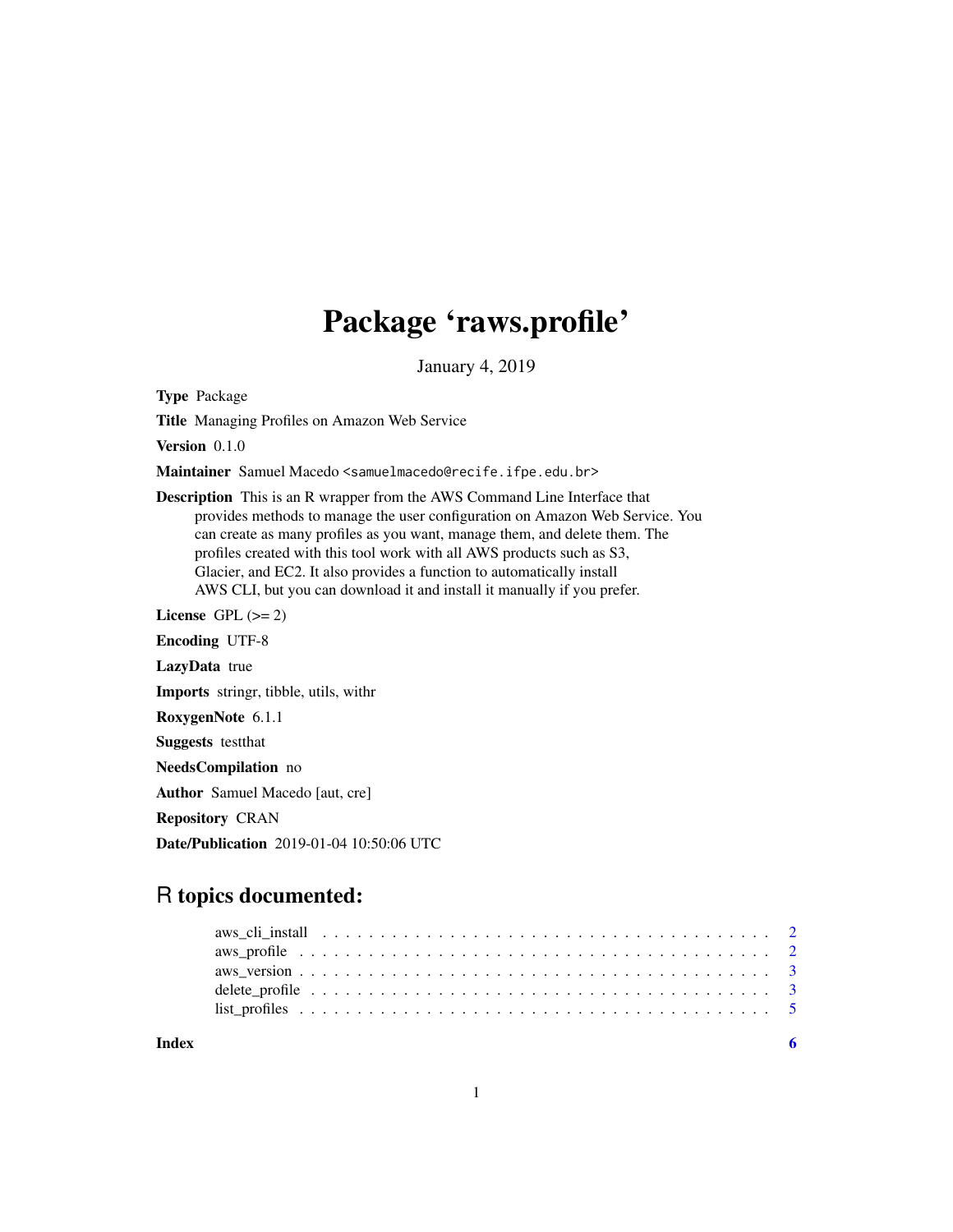#### <span id="page-1-0"></span>Description

This function download and install the AWS CLI for windows, linux or mac. For Linux and Mac is necessary Python 2.6.5 or greater. You can also install the CLI manually, see [https://aws.](https://aws.amazon.com/cli/) [amazon.com/cli/](https://aws.amazon.com/cli/)

#### Usage

aws\_cli\_install()

#### aws\_profile *User profile configuration*

#### Description

Functions to configure and visualize the user credentials. You can see a profile settings using profile\_settings() and vizualise all profiles created using list\_profiles(). The AWS CLI saves your credentials in  $\sim$ /.aws folder, so, for security reasons, delete your credentials when you finish your work using delete\_all\_profiles().

#### Usage

```
create_profile(profile = "default", access_key = NULL,
  secret_key = NULL, region = NULL)
```

```
profile_settings(profile = "default")
```
#### Arguments

| profile    | The profile-name. If profile was not supplied create_profile() will create a<br>default profile. |
|------------|--------------------------------------------------------------------------------------------------|
| access_kev | The access key create by AWS.                                                                    |
| secret_kev | The secret key create by AWS.                                                                    |
| region     | The default region                                                                               |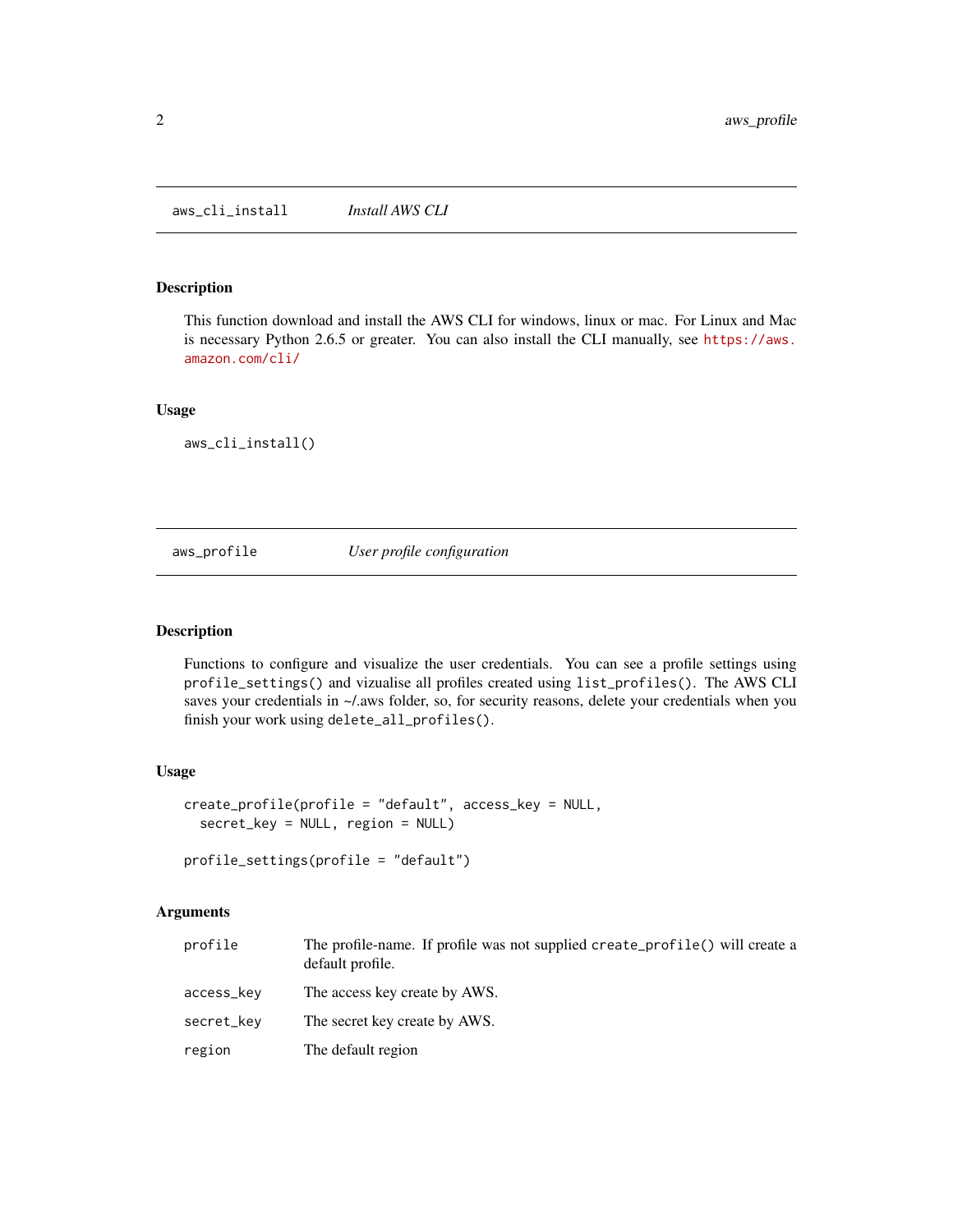#### <span id="page-2-0"></span>aws\_version 3

#### Examples

```
## Not run:
# To run these examples you need the AWS CLI, use
# aws_cli_install() if it is not installed.
# create a default user
create_profile(access_key = "my_access_key_1",
               secret_key = "123456789",
              region = "us-east-1" )# verify if the user was created
profile_settings()
# you can also create a user with a profile name
create_profile(profile = "profile_name",
              access_key = "my_access_key_2",
              secret_key = "987654321",
              region = "us-west-1")
# verify if the user was created
profile_settings(profile = "profile_name")
# remove your credentials from this computer
delete_all_profiles()
## End(Not run)
```
aws\_version *AWS CLI version*

#### Description

This function provides the version of AWS CLI installed. A message to use aws\_cli\_install() will be exhibit if the AWS CLI was not found.

#### Usage

```
aws_version()
```
delete\_profile *Delete profiles*

#### Description

These functions delete the profiles created. Use delete\_profile() to delete one or more profiles and use delete\_all\_profiles() if you want ot delete all of them.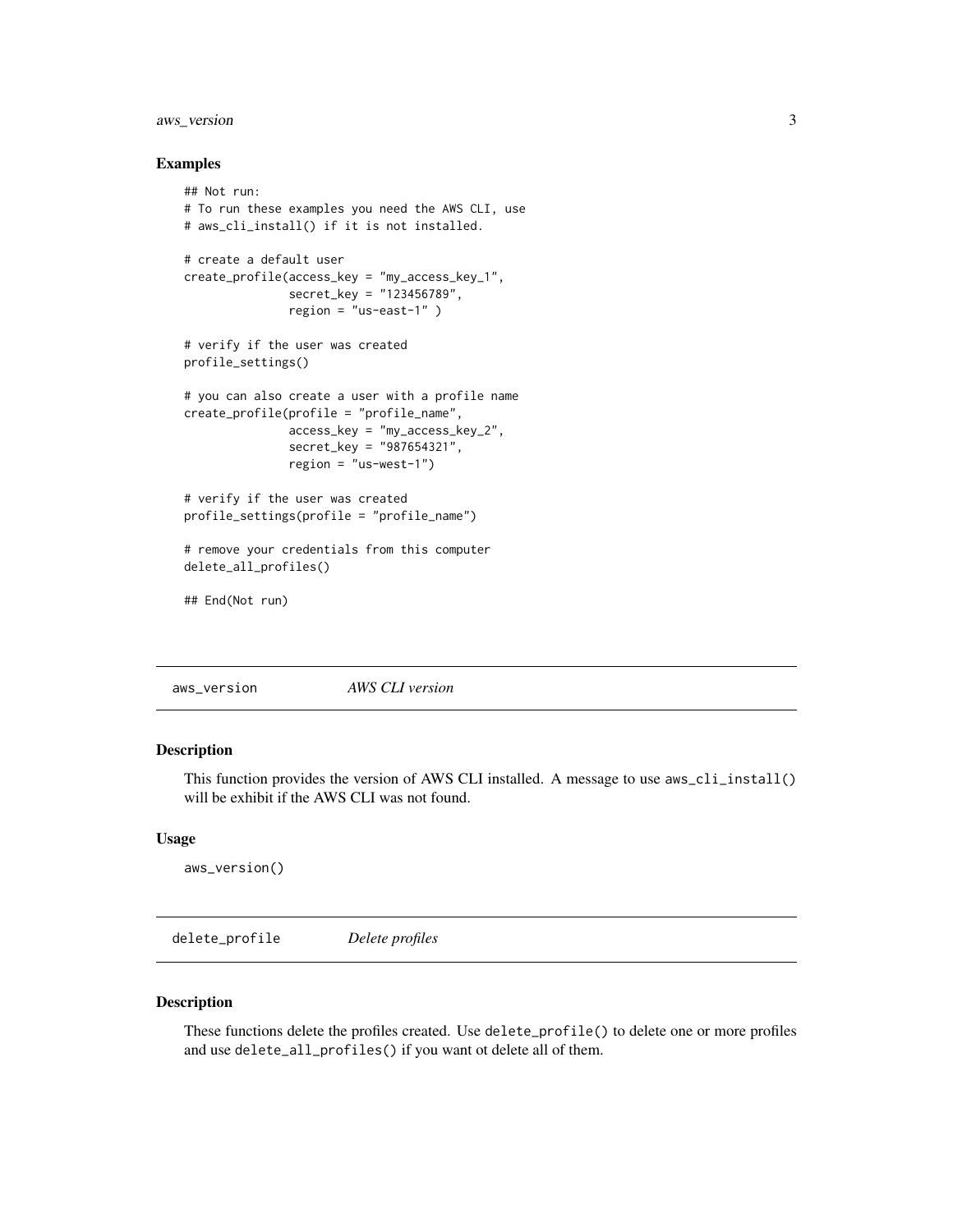#### Usage

```
delete_profile(profile = "default")
```
delete\_all\_profiles()

#### Arguments

profile A string or a vector of strings with the profiles to delete.

#### Examples

```
## Not run:
# To run these examples you need the AWS CLI, use
# aws_cli_install() if it is not installed.
# default user
create_profile(access_key = "my_access_key_1",
              secret_key = "123456789",
               region = "us-east-1")
# profile_name1
create_profile(profile = "profile_name1",
               access_key = "my_access_key_2",
               secret_key = "987654321",
               region = "us-west-1")
# profile_name2
create_profile(profile = "profile_name2",
               access_key = "my_access_key_3",
               secret_key = "12344321",
               region = "us-west-1")
# profile_name3
create_profile(profile = "profile_name3",
               access_key = "my_access_key_3",
               secret_key = "98766789",
               region = "us-east-1")
# profile_name4
create_profile(profile = "profile_name4",
               access_key = "my_access_key_4",
               secret_key = "192837465",
               region = "us-west-1")
# profile_name5
create_profile(profile = "profile_name5",
               access_key = "my_access_key_5",
               secret_key = "546372819",
               region = "us-east-1")# delete default profile
delete_profile()
```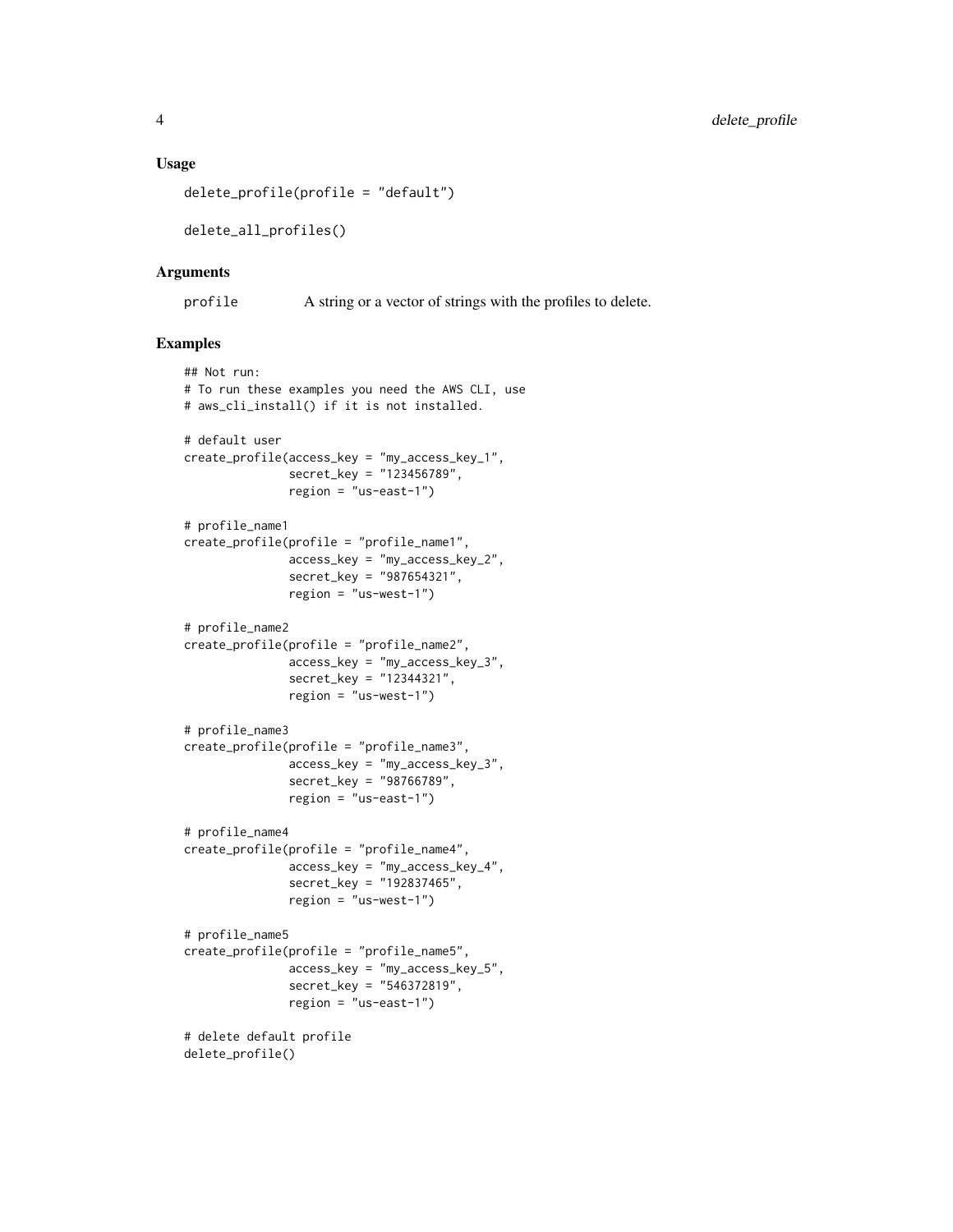#### <span id="page-4-0"></span>list\_profiles 5

```
# delete one profile
delete_profile("profile_name1")
# delete two profiles
delete_profile(c("profile_name2", "profile_name3"))
# remove your credentials from this computer
delete_all_profiles()
## End(Not run)
```
list\_profiles *The profile names saved*

#### Description

The AWs CLI creates two profile files: credentials and config. This function return the profiles availables in both files.

#### Usage

list\_profiles()

#### Value

A tibble with the profile names available.

#### Examples

```
## Not run:
# use this for profile names available
list_profiles()
```
## End(Not run)